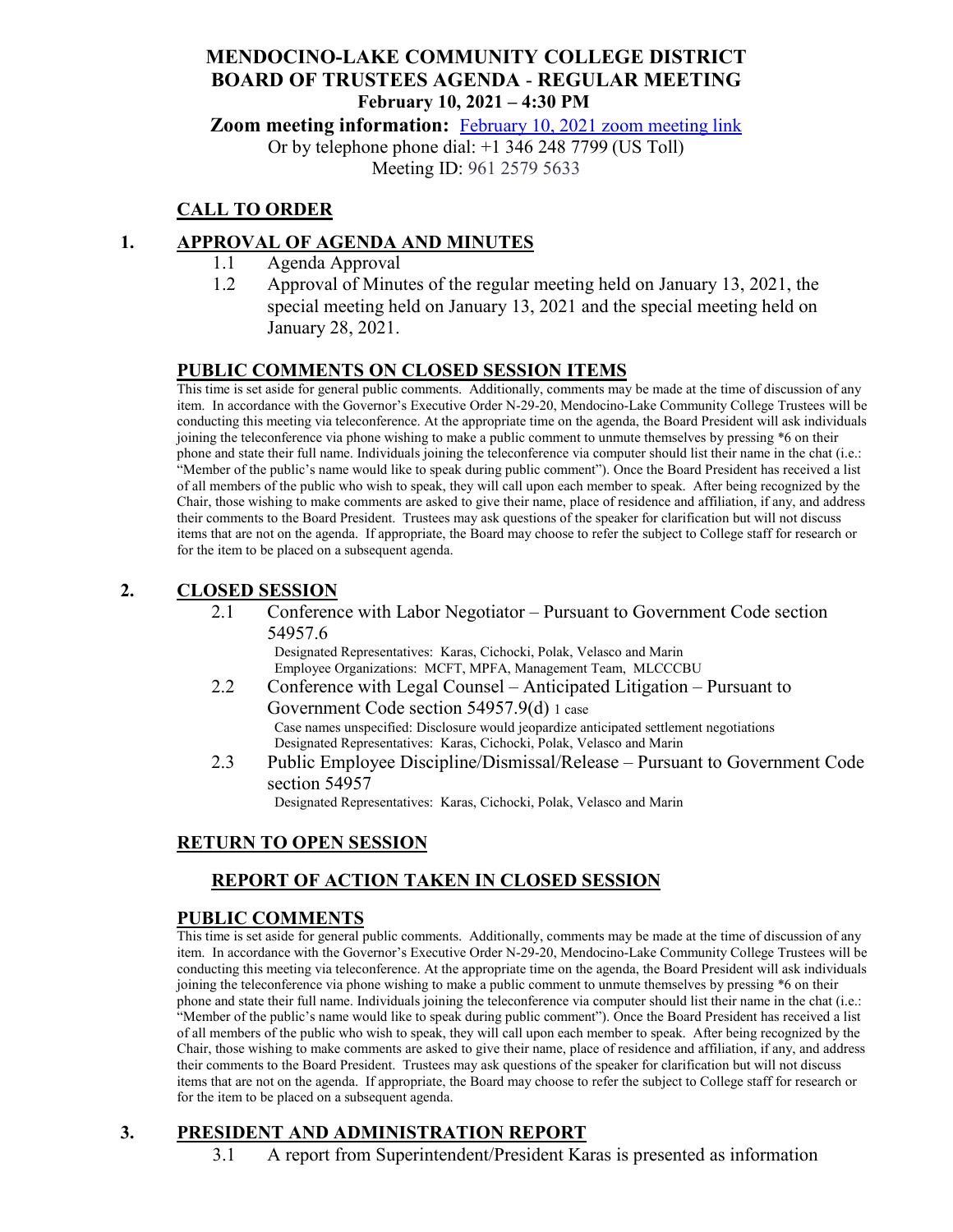## **CONSENT AGENDA**

#### **4. Personnel**

- 4.1 Consideration to approve Personnel List Short Term Non-Continuing Employees
	- Recommendation to approve the list of short-term non-continuing personnel as presented
- 4.2 Consideration to approve Personnel List Part-Time Faculty Recommendation to approve the list of part-time faculty as presented
- 4.3 Consideration to approve List of Volunteers Recommendation to approve the list of volunteers as presented
- 4.4 Consideration to approve Employment Classified Recommendation to approve the classified employment as presented
- 4.5 Consideration to ratify Resignation Faculty Recommendation to ratify the faculty resignation as presented
- 4.6 Consideration to approve Working Out of Class Compensation Recommendation to approve the working out of class compensation as presented
- 4.7 Faculty Contracts Recommendation to approve the tenure-track faculty contracts as presented
- 4.8 Renew Contracts for Categorically Funded Faculty Recommendation to approve the categorically-funded faculty contracts as presented
- 4.9 Classified Administrator Contracts Recommendation to approve the Classified Administrator contracts as presented
- 4.10 Educational Administrator Contracts Recommendation approve the Educational Administrator contracts as presented

#### **5. Other Items**

- 5.1 Fiscal Report as of December 31, 2020 Recommendation to accept the report as presented
- 5.2 Donations Recommendation to accept the donated items as presented
- 5.3 Quarterly Fiscal Status Report AB 2910 Recommendation to accept the report as presented

## **6. ACTION ITEMS**

- 6.1 Proposed 2021/2022 Nonresident Tuition Fee
- Recommendation to adopt the 2021/2022 nonresident tuition fee as presented 6.2 Board Policy Additions and Revisions – Second Reading
- Recommendation to approve the board policy additions and revisions as presented

#### **7. BIG PICTURE**

Mendocino College Coastal Field Station Update

An overview and update on the Coastal Field Station will be presented by Dr. Steve Cardimona, Professor of Earth Science

#### **8. INFORMATIONAL ITEMS AND REPORTS**

- 8.1 Mendocino College Foundation, Inc.
- Mendocino College Foundation informational report 8.2 Constituent Group Reports

Reports from constituent groups are presented as information

# **9. TRUSTEE COMMUNICATIONS**

- 9.1 Trustee Reports Written and oral reports from Trustees are presented as information
- 9.2 Future Agenda Items